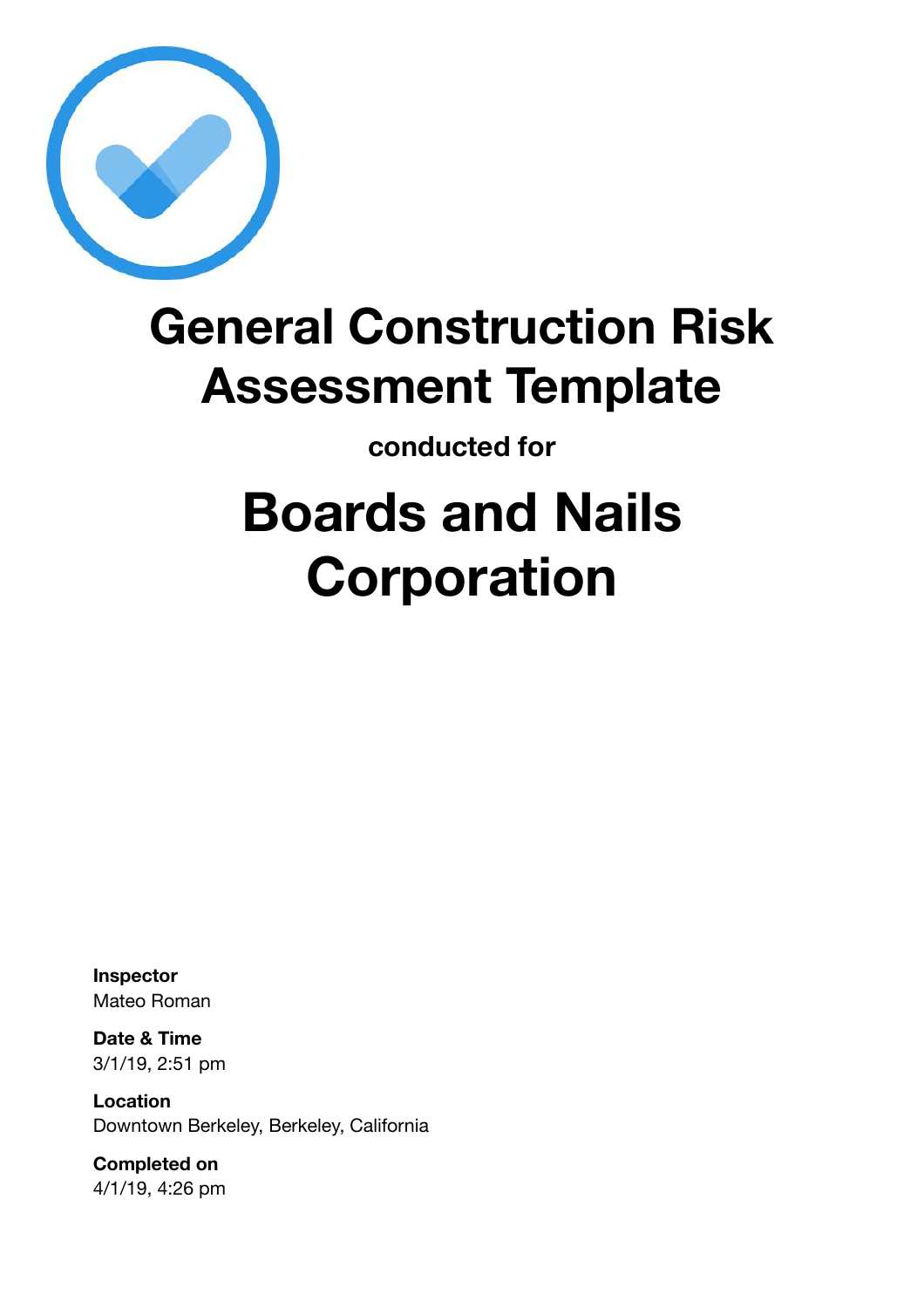### **Actions**

#1. Please remind employees not to makeshift scaffold like this. Use proper scaffolding all the time.

| Assignee:       | mmarkr@bncorp.com.us                                    |
|-----------------|---------------------------------------------------------|
| Priority:       | High                                                    |
| Due Date:       | $5/1/19$ , 2:55 pm                                      |
| Inspection:     | Boards and Nails Corporation / Mateo Roman / 3 Jan 2019 |
| Linked to item: | Select equipment/process involved                       |
| Status:         | To Do                                                   |

#### #2. This must be clear all the times for everyone's safety. Please look into this as soon as soon as possible.

| Assignee:       | mmarkr@bncorp.com.us                                    |
|-----------------|---------------------------------------------------------|
| Priority:       | High                                                    |
| Due Date:       | 5/1/19, 2:55 pm                                         |
| Inspection:     | Boards and Nails Corporation / Mateo Roman / 3 Jan 2019 |
| Linked to item: | Select equipment/process involved                       |
| Status:         | To Do                                                   |
|                 |                                                         |

#### #3. Can we replace this please ASAP?

| Assignee:       | mmarkr@bncorp.com.us                                    |
|-----------------|---------------------------------------------------------|
| Priority:       | High                                                    |
| Due Date:       | $4/1/19$ , 3:02 pm                                      |
| Inspection:     | Boards and Nails Corporation / Mateo Roman / 3 Jan 2019 |
| Linked to item: | Select equipment/process involved                       |
| Status:         | To Do                                                   |

#### #4. Terrible lighting! Can we please do something about this?

| Assignee:       | mmarkr@bncorp.com.us                                    |
|-----------------|---------------------------------------------------------|
| Priority:       | High                                                    |
| Due Date:       | $5/1/19$ , $3:00$ pm                                    |
| Inspection:     | Boards and Nails Corporation / Mateo Roman / 3 Jan 2019 |
| Linked to item: | Select equipment/process involved                       |
| Status:         | To Do                                                   |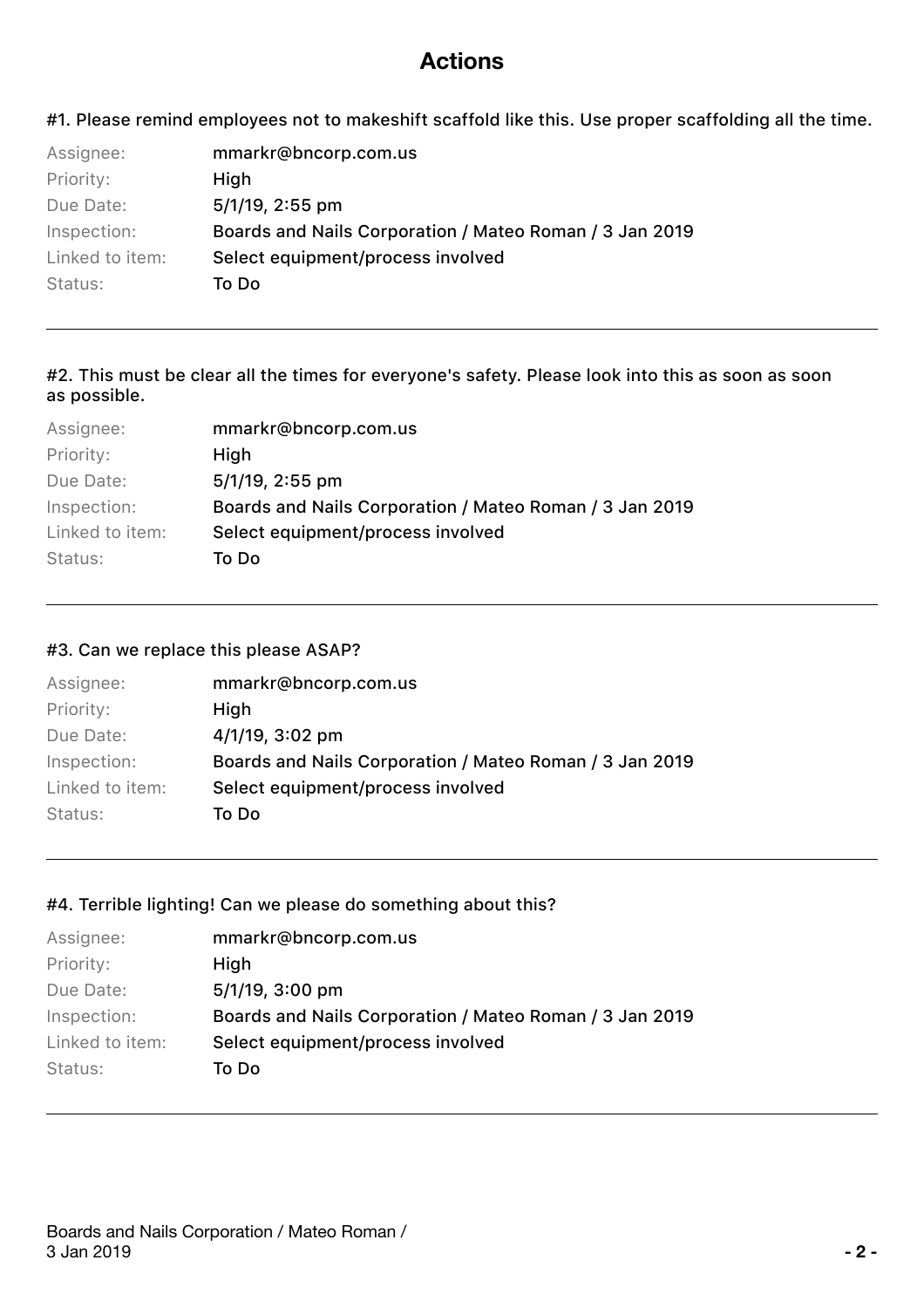#### #5. Please look into this as soon as soon as possible.

| Assignee:       | mmarkr@bncorp.com.us                                    |
|-----------------|---------------------------------------------------------|
| Priority:       | Medium                                                  |
| Due Date:       | $5/1/19$ , 3:05 pm                                      |
| Inspection:     | Boards and Nails Corporation / Mateo Roman / 3 Jan 2019 |
| Linked to item: | Select equipment/process involved                       |
| Status:         | To Do                                                   |

#### #6. Please get someone to fix wiring ASAP

| Assignee:       | mmarkr@bncorp.com.us                                    |
|-----------------|---------------------------------------------------------|
| Priority:       | Medium                                                  |
| Due Date:       | $3/1/19$ , $3:05$ pm                                    |
| Inspection:     | Boards and Nails Corporation / Mateo Roman / 3 Jan 2019 |
| Linked to item: | Select equipment/process involved                       |
| Status:         | To Do                                                   |
|                 |                                                         |

#### #7. Provide ALL employees with PPE in good condition.

| Assignee:       | mmarkr@bncorp.com.us                                    |
|-----------------|---------------------------------------------------------|
| Priority:       | High                                                    |
| Due Date:       | 5/1/19, 3:15 pm                                         |
| Inspection:     | Boards and Nails Corporation / Mateo Roman / 3 Jan 2019 |
| Linked to item: | Select equipment/process involved                       |
| Status:         | To Do                                                   |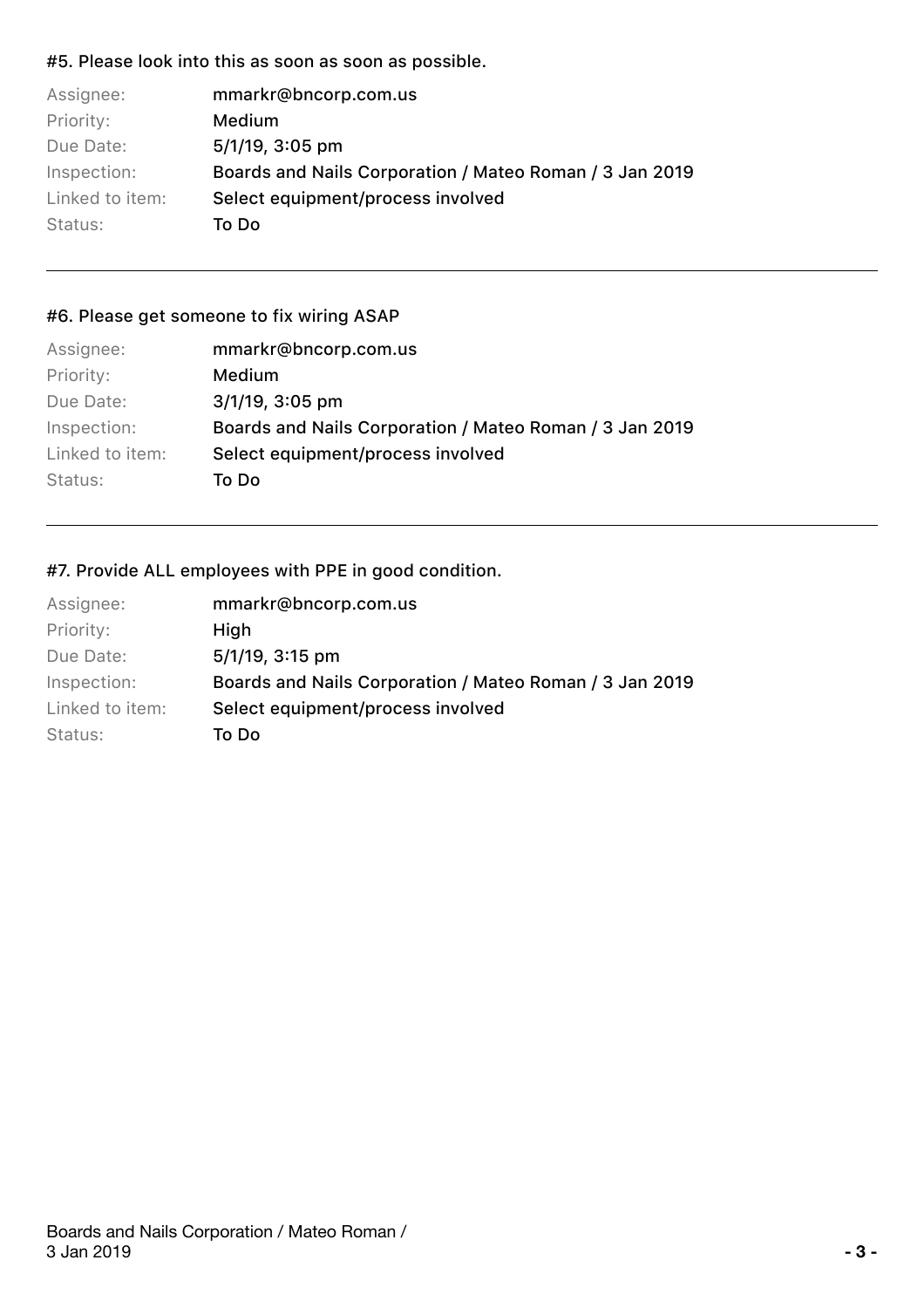## **Audit**

| Question                            | Response                                                                                                          | <b>Details</b>                                                                                      |  |  |  |  |
|-------------------------------------|-------------------------------------------------------------------------------------------------------------------|-----------------------------------------------------------------------------------------------------|--|--|--|--|
| <b>Construction Risk Assessment</b> |                                                                                                                   |                                                                                                     |  |  |  |  |
| Identified a hazard? Click "add"    |                                                                                                                   |                                                                                                     |  |  |  |  |
| 1                                   |                                                                                                                   |                                                                                                     |  |  |  |  |
| Select equipment/process involved   |                                                                                                                   | <b>Working at Heights</b>                                                                           |  |  |  |  |
| Appendix 1                          |                                                                                                                   |                                                                                                     |  |  |  |  |
| Actions: #1                         |                                                                                                                   |                                                                                                     |  |  |  |  |
| <b>Brief description</b>            | Looked like a makeshift scaffold - but overall dangerous.<br>Planks must be secured and tied to beams and braces. |                                                                                                     |  |  |  |  |
| <b>Risk rating</b>                  | <b>High</b>                                                                                                       |                                                                                                     |  |  |  |  |
| $\overline{c}$                      |                                                                                                                   |                                                                                                     |  |  |  |  |
| Select equipment/process involved   |                                                                                                                   | Walkways                                                                                            |  |  |  |  |
| Appendix 2                          |                                                                                                                   |                                                                                                     |  |  |  |  |
| Actions: #2                         |                                                                                                                   |                                                                                                     |  |  |  |  |
| <b>Brief description</b>            |                                                                                                                   | Poor housekeeping - debris, dust/ trash should be cleared<br>off the walkways to avoid obstruction. |  |  |  |  |
| <b>Risk rating</b>                  | Medium                                                                                                            |                                                                                                     |  |  |  |  |
| 3                                   |                                                                                                                   |                                                                                                     |  |  |  |  |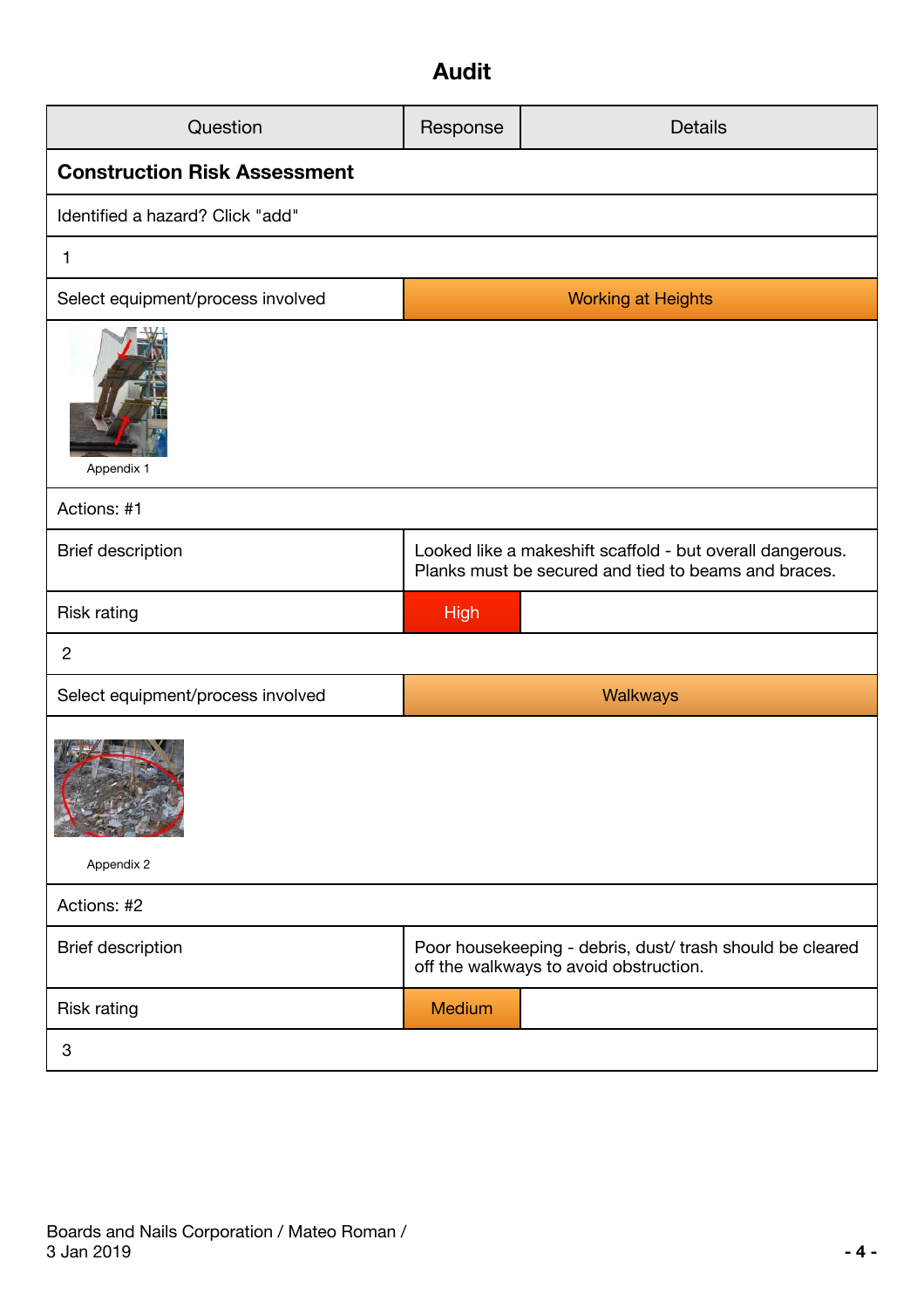| Question                          | <b>Details</b><br>Response                                                                                                                                    |                                              |  |
|-----------------------------------|---------------------------------------------------------------------------------------------------------------------------------------------------------------|----------------------------------------------|--|
| Select equipment/process involved | <b>Power Operated Tools &amp; Equipment</b>                                                                                                                   |                                              |  |
| Appendix 3                        |                                                                                                                                                               |                                              |  |
| Actions: #3                       |                                                                                                                                                               |                                              |  |
| <b>Brief description</b>          | Damaged equipment such as this should be kept in a<br>proper storage area and must be replaced as soon as<br>possible to avoid any injuries or further risks. |                                              |  |
| <b>Risk rating</b>                | <b>High</b>                                                                                                                                                   |                                              |  |
| 4                                 |                                                                                                                                                               |                                              |  |
| Select equipment/process involved | <b>General Work Environment</b>                                                                                                                               |                                              |  |
| Appendix 4                        |                                                                                                                                                               |                                              |  |
| Actions: #4                       |                                                                                                                                                               |                                              |  |
| <b>Brief description</b>          |                                                                                                                                                               | Inadequate lighting in work areas. Terrible. |  |
| <b>Risk rating</b>                | <b>High</b>                                                                                                                                                   |                                              |  |
| 5                                 |                                                                                                                                                               |                                              |  |
| Select equipment/process involved |                                                                                                                                                               | <b>Hand Tools &amp; Equipment</b>            |  |
|                                   |                                                                                                                                                               |                                              |  |
| Appendix 5                        |                                                                                                                                                               |                                              |  |
| Actions: #5                       |                                                                                                                                                               |                                              |  |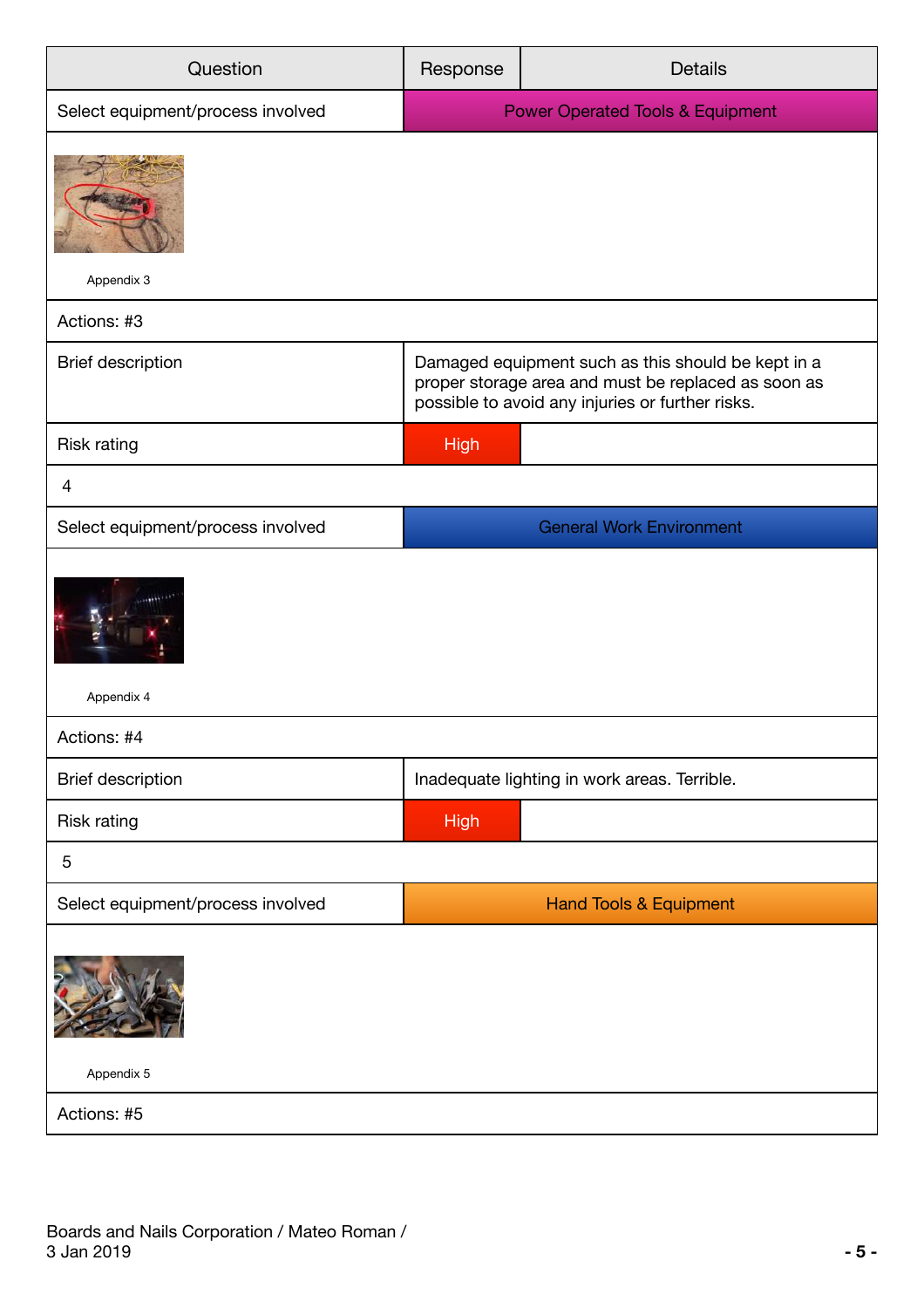| Question                          | Response                                                                                                                                                                                                                                                    | <b>Details</b>                                                |  |
|-----------------------------------|-------------------------------------------------------------------------------------------------------------------------------------------------------------------------------------------------------------------------------------------------------------|---------------------------------------------------------------|--|
| <b>Brief description</b>          | This is just too messy. Tools must be grouped properly.<br>Some are rusty and not healthy for use. This should not be<br>exposed and must be properly stored in a container/<br>handheld toolbox.                                                           |                                                               |  |
| <b>Risk rating</b>                | <b>Medium</b>                                                                                                                                                                                                                                               |                                                               |  |
| 6                                 |                                                                                                                                                                                                                                                             |                                                               |  |
| Select equipment/process involved |                                                                                                                                                                                                                                                             | <b>Electrical</b>                                             |  |
| Appendix 6                        |                                                                                                                                                                                                                                                             |                                                               |  |
| Actions: #6                       |                                                                                                                                                                                                                                                             |                                                               |  |
| <b>Brief description</b>          | day or ASAP                                                                                                                                                                                                                                                 | Messy wiring and is a trip hazard. Please fix this within the |  |
| <b>Risk rating</b>                | <b>Medium</b>                                                                                                                                                                                                                                               |                                                               |  |
| $\overline{7}$                    |                                                                                                                                                                                                                                                             |                                                               |  |
| Select equipment/process involved | <b>Personal Protective Equipment</b>                                                                                                                                                                                                                        |                                                               |  |
| Actions: #7                       |                                                                                                                                                                                                                                                             |                                                               |  |
| <b>Brief description</b>          | One employee on the scaffold located on the left wing<br>refused to wear his goggles as it was too dirty and clouded<br>his vision when working. I understand his reason and we<br>should provide him with goggles in good condition instead<br><b>ASAP</b> |                                                               |  |
| Risk rating                       | <b>High</b>                                                                                                                                                                                                                                                 |                                                               |  |
| <b>Completion</b>                 |                                                                                                                                                                                                                                                             |                                                               |  |
| Additional recommendation         | I was told that one crane malfunctioned during shift.<br>Please make sure every equipment is checked properly<br>before and after shift to avoid incidents.                                                                                                 |                                                               |  |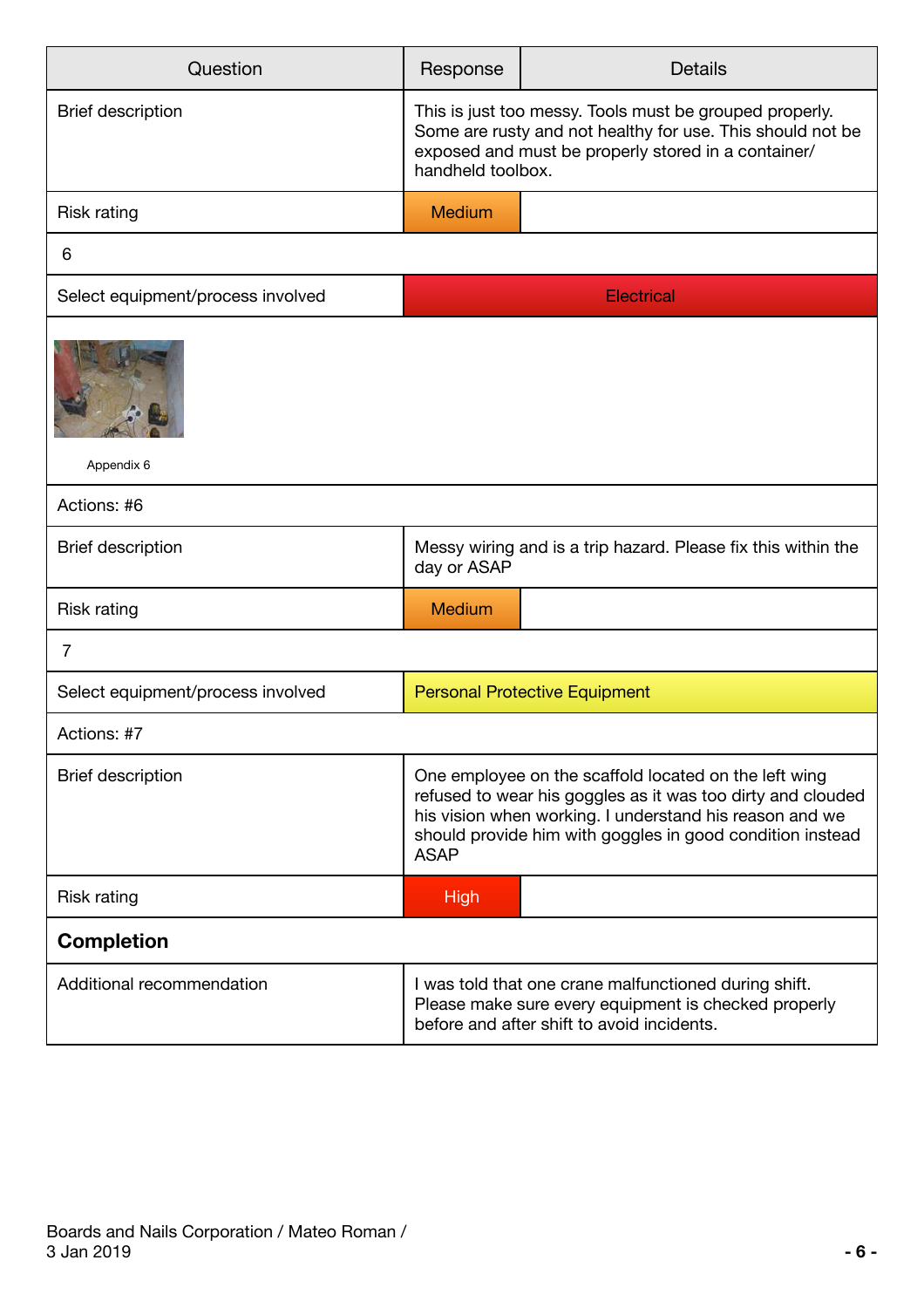| Question                             |             | Response |                   | <b>Details</b> |  |
|--------------------------------------|-------------|----------|-------------------|----------------|--|
| Inspector's Full Name<br>& Signature | Mateo Roman |          | 4/1/19<br>4:06 pm |                |  |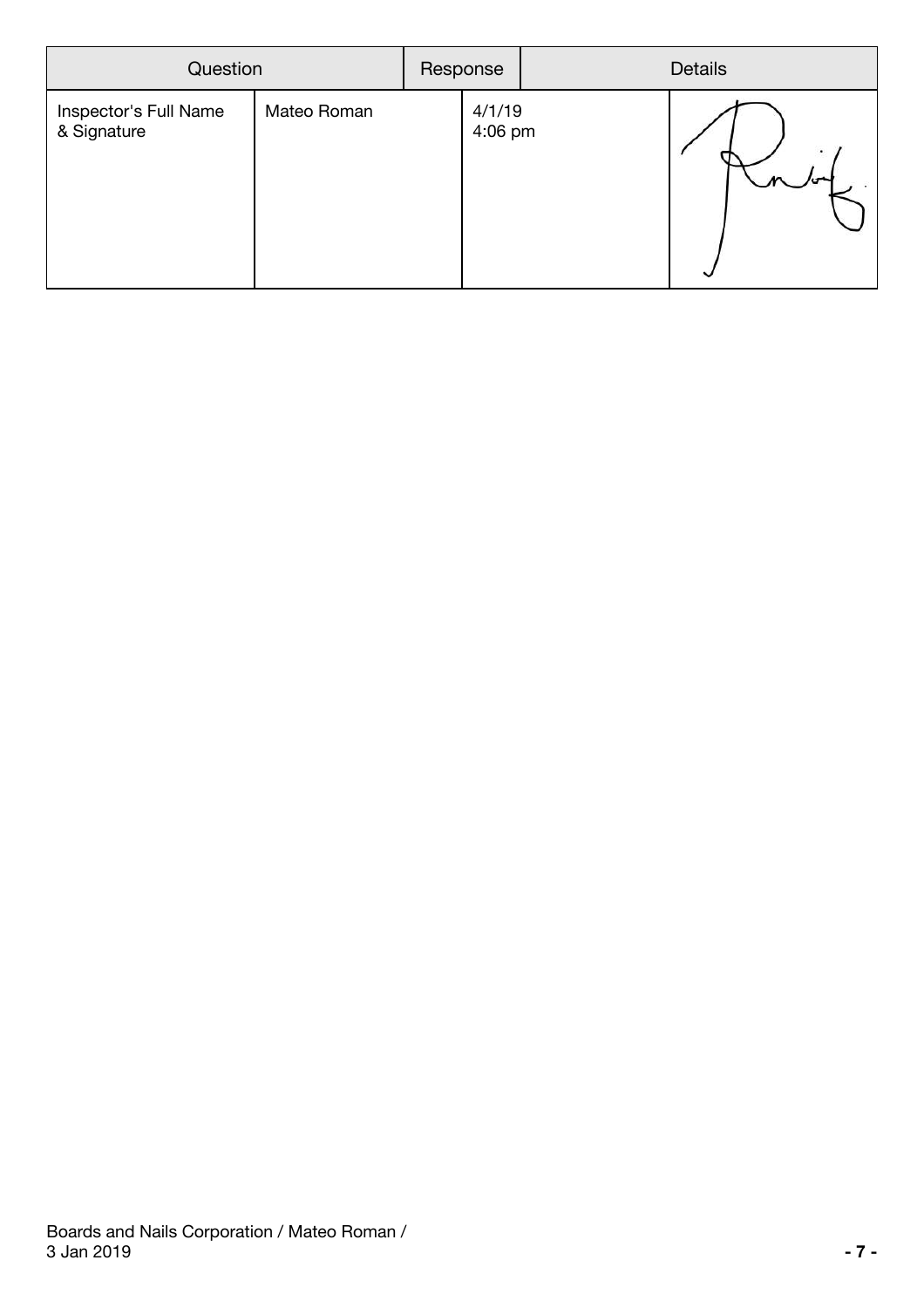## **Media**









Appendix 3 Appendix 4